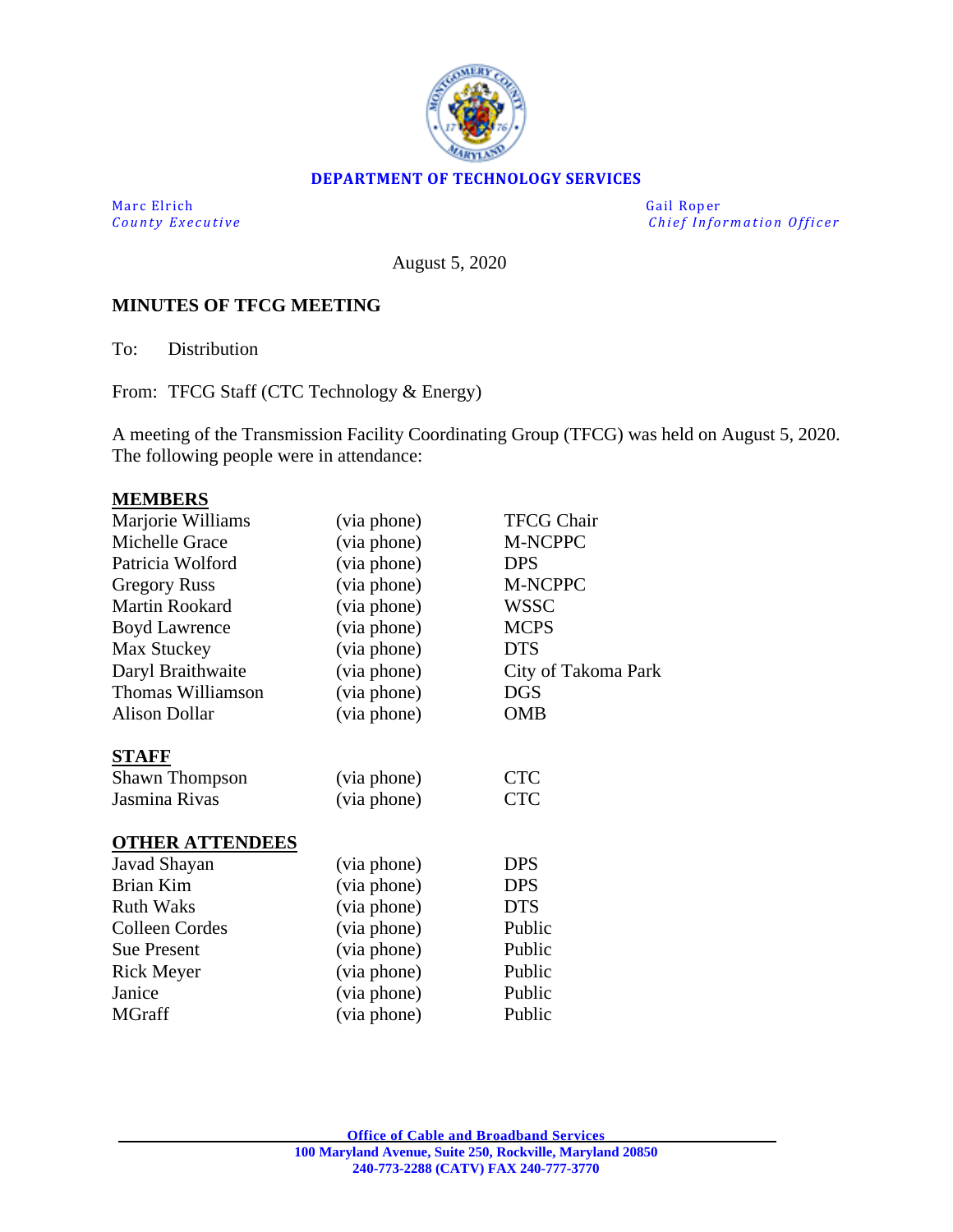Minutes of TFCG Meeting Held August 5, 2020 Page 2 of 8

#### **Action Item: Meeting Minutes**

**Motion:** Martin Rookard moved that the July minutes be approved as written. Gregory Russ seconded the motion and it was unanimously approved.

## **Action Item: Consent Agenda**

### **Consent Agenda**

*1. Application Number:* 2020061177 *Type:* Minor Modification *Received (date):*6/10/2020 *Revised:* 6/25/2020

*Applicant:* Smartlink Group on behalf of AT&T Wireless *Site Name/Location:* Summit Hills Apartments*/*8484 16th St., Silver Spring *Zoning Standard:* CR-2.5 *Property Owner:* Summit Hills LLC *Description:* Remove three antennas. Add three antennas and three RRHs at 110'/111'/116' on an existing 90' building. *Tower Coordinator Recommendation:* Recommended. Recommendation is subject to compliance with all applicable laws. [https://montgomerycountytfcg.s3.amazonaws.com/Applications/MC2020061177+Applic](https://montgomerycountytfcg.s3.amazonaws.com/Applications/MC2020061177+Application.pdf) [ation.pdf](https://montgomerycountytfcg.s3.amazonaws.com/Applications/MC2020061177+Application.pdf)

*2. Application Number:* 2020061178 *Type:* Minor Modification *Received (date):*6/10/2020 *Revised:* 6/30/2020

*Applicant:* Smartlink Group on behalf of AT&T Wireless *Site Name/Location:* Grosvenor House Apts*/*10101 Grosvenor Pl., Rockville *Zoning Standard:* R-10 *Property Owner:* Grosvenor Park *Description:* Remove six antennas and three RRHs. Add six antennas and six RRHs at 211'/219' on an existing 194' building. *Tower Coordinator Recommendation:* Recommended. Recommendation is subject to compliance with all applicable laws.

[https://montgomerycountytfcg.s3.amazonaws.com/Applications/MC2020061178+Applic](https://montgomerycountytfcg.s3.amazonaws.com/Applications/MC2020061178+Application.pdf) [ation.pdf](https://montgomerycountytfcg.s3.amazonaws.com/Applications/MC2020061178+Application.pdf)

*3. Application Number:* 2020051169 *Type:* Minor Modification *Received (date):*5/28/2020 *Revised:* 7/2/2020

*Applicant:* Advantage Engineers on behalf of T-Mobile *Site Name/Location:* Core Building*/*12800 Middlebrook Rd., Germantown *Zoning Standard:* CR-1.25 *Property Owner:* Gunners Lake Thirteen LP *Description:* Remove two antennas and one RRH. Add three antennas and three RRHs at 65' on an existing 52' building.

*Tower Coordinator Recommendation:* Recommended. Recommendation is subject to compliance with all applicable laws.

[https://montgomerycountytfcg.s3.amazonaws.com/Applications/MC2020051169+Applic](https://montgomerycountytfcg.s3.amazonaws.com/Applications/MC2020051169+Application.pdf) [ation.pdf](https://montgomerycountytfcg.s3.amazonaws.com/Applications/MC2020051169+Application.pdf)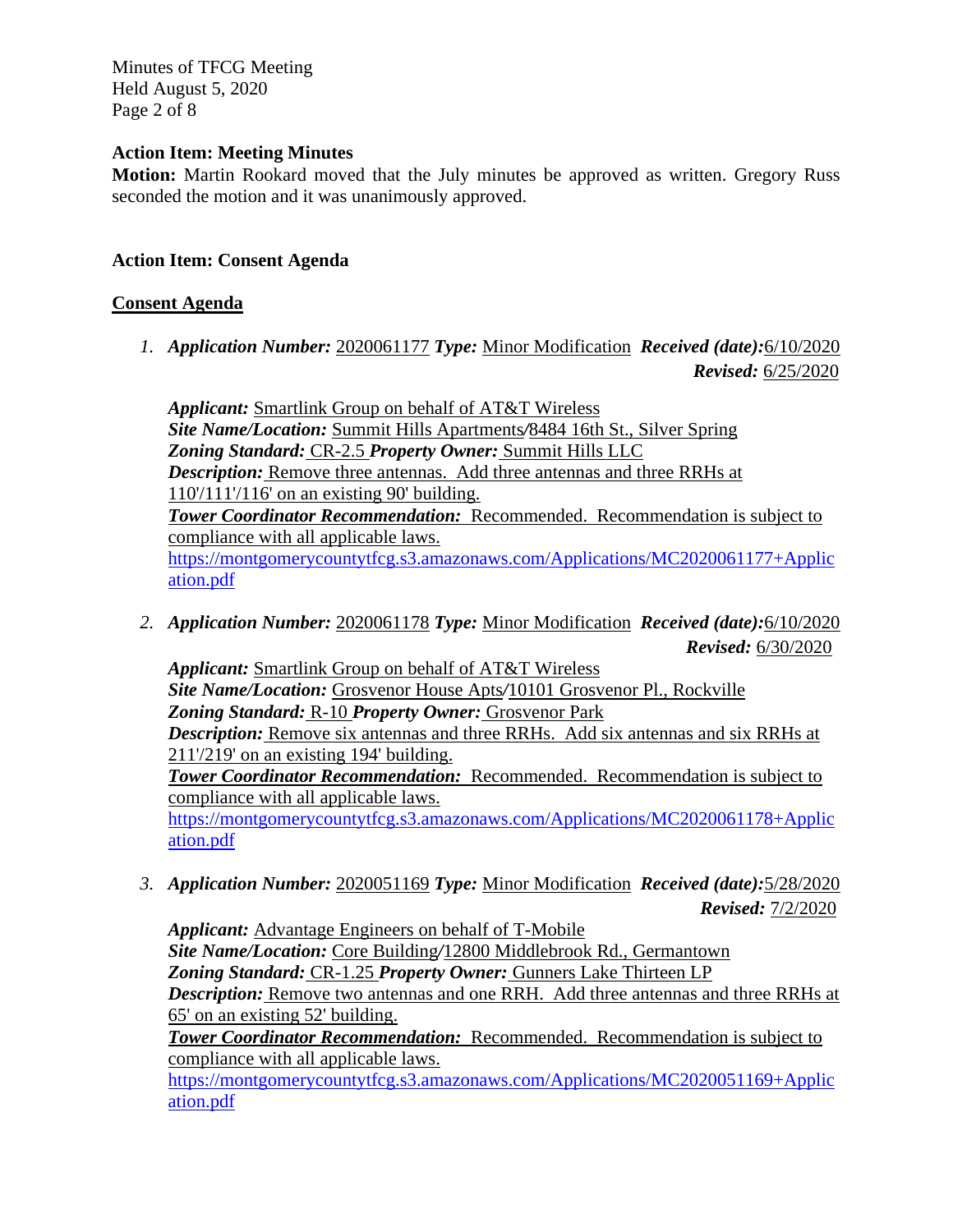*4. Application Number:* 2020061179 *Type:* Minor Modification *Received (date):*6/29/2020 *Revised:* 7/7/2020

*Applicant:* SAC Wireless on behalf of Sprint/Nextel *Site Name/Location:* Chevy Chase Building*/*5530 Wisconsin Ave., Chevy Chase *Zoning Standard:* CR-3.0 *Property Owner:* Friendship Properties Ltd. *Description:* Add three non-penetrating ballast roof mounts and relocate three antennas on an existing 159' building. *Tower Coordinator Recommendation:* Recommended. Recommendation is subject to compliance with all applicable laws. [https://montgomerycountytfcg.s3.amazonaws.com/Applications/MC2020061179+Applic](https://montgomerycountytfcg.s3.amazonaws.com/Applications/MC2020061179+Application.pdf) [ation.pdf](https://montgomerycountytfcg.s3.amazonaws.com/Applications/MC2020061179+Application.pdf)

*5. Application Number:* 2020061194 *Type:* Minor Modification *Received (date):*6/25/2020 *Revised:* 7/8/2020

*Applicant:* General Dynamics on behalf of AT&T Wireless *Site Name/Location:* Northwood High School*/*919 University Blvd., Silver Spring *Zoning Standard:* R-60 *Property Owner:* Board of Education *Description:* Add a 30kW generator on a 4'x10' concrete pad at the base of an existing 116' monopole. *Tower Coordinator Recommendation:* Recommended on the condition that the applicant receives written approval from M-NCPPC at the time of permitting. Recommendation is subject to compliance with all applicable laws. [https://montgomerycountytfcg.s3.amazonaws.com/Applications/MC2020061194+Applic](https://montgomerycountytfcg.s3.amazonaws.com/Applications/MC2020061194+Application.pdf) [ation.pdf](https://montgomerycountytfcg.s3.amazonaws.com/Applications/MC2020061194+Application.pdf)

*6. Application Number:* 2020071204 *Type:* Minor Modification *Received (date):* 7/6/2020 *Revised:* 7/14/2020

*Applicant:* NB&C on behalf of T-Mobile

*Site Name/Location:* Hampshire West Apts*/*1412 Hampshire West., Silver Spring *Zoning Standard:* R-20 *Property Owner:* Hampshire West LLC

*Description:* Remove six antennas and three RRHs. Add nine antennas and six RRHs at 51' on an existing 45' building.

*Tower Coordinator Recommendation:* Recommended. Recommendation is subject to compliance with all applicable laws.

[https://montgomerycountytfcg.s3.amazonaws.com/Applications/MC2020071204+Applic](https://montgomerycountytfcg.s3.amazonaws.com/Applications/MC2020071204+Application.pdf) [ation.pdf](https://montgomerycountytfcg.s3.amazonaws.com/Applications/MC2020071204+Application.pdf)

*7. Application Number:* 2020071206 *Type:* Minor Modification *Received (date):* 7/9/2020 *Applicant:* NB&C on behalf of T-Mobile *Site Name/Location:* Battery Park*/*7979 Old Georgetown Rd., Bethesda *Zoning Standard:* CR-3.0 *Property Owner:* Jemal's 7979 LLC *Description:* Add four antennas and four RRHs at 120/136' on an existing 117' building. *Tower Coordinator Recommendation:* Recommended. Recommendation is subject to compliance with all applicable laws.

[https://montgomerycountytfcg.s3.amazonaws.com/Applications/MC2020071206+Applic](https://montgomerycountytfcg.s3.amazonaws.com/Applications/MC2020071206+Application.pdf) [ation.pdf](https://montgomerycountytfcg.s3.amazonaws.com/Applications/MC2020071206+Application.pdf)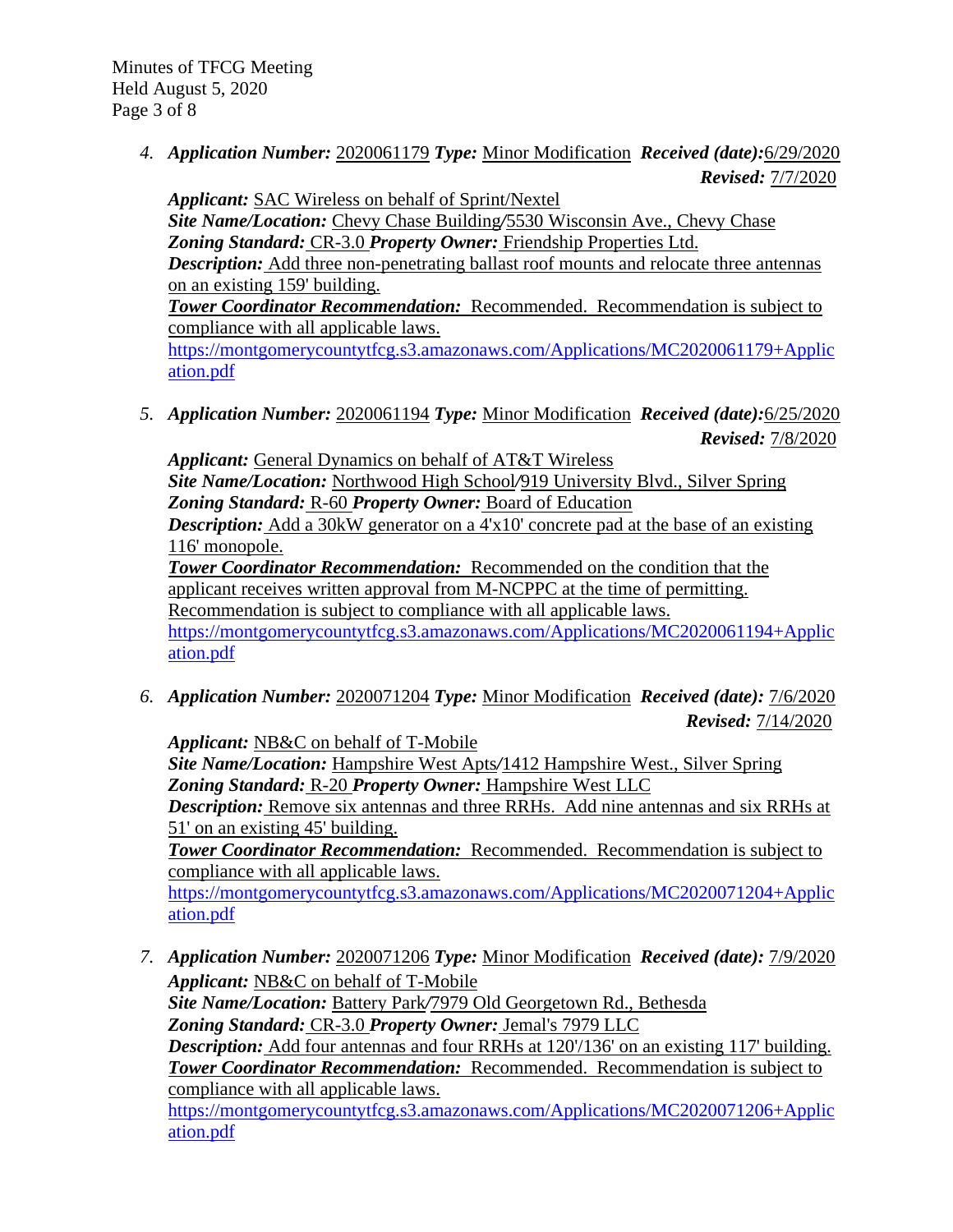*8. Application Number:* 2020071203 *Type:* Minor Modification *Received (date):* 7/1/2020 *Revised:* 7/20/2020

*Applicant:* NB&C on behalf of T-Mobile *Site Name/Location:* Phillips Office Building*/*9420 Key West Ave., Rockville *Zoning Standard:* LSC-1.0 *Property Owner:* Key West III LP *Description:* Remove and replace three antennas. Add three RRHs at 70'5" on an existing 54' building. *Tower Coordinator Recommendation:* Recommended. Recommendation is subject to compliance with all applicable laws. [https://montgomerycountytfcg.s3.amazonaws.com/Applications/MC2020071203+Applic](https://montgomerycountytfcg.s3.amazonaws.com/Applications/MC2020071203+Application.pdf) [ation.pdf](https://montgomerycountytfcg.s3.amazonaws.com/Applications/MC2020071203+Application.pdf)

*9. Application Number:* 2020061200 *Type:* Minor Modification *Received (date):*6/30/2020 *Revised:* 7/17/2020

*Applicant:* NB&C on behalf of T-Mobile *Site Name/Location:* Pepco 111-S*/*7600 Hadley Farms Dr., Gaithersburg *Zoning Standard:* R-200 *Property Owner:* Pepco *Description:* Remove six antennas. Add nine antennas and six RRHs at 127' on an existing 136'5" tower. *Tower Coordinator Recommendation:* Recommended. Recommendation is subject to

compliance with all applicable laws.

[https://montgomerycountytfcg.s3.amazonaws.com/Applications/MC2020061200+Applic](https://montgomerycountytfcg.s3.amazonaws.com/Applications/MC2020061200+Application.pdf) [ation.pdf](https://montgomerycountytfcg.s3.amazonaws.com/Applications/MC2020061200+Application.pdf)

*10. Application Number:* 2020061198 *Type:* Minor Modification *Received (date):*7/10/2020 *Revised:* 7/17/2020

*Applicant:* NB&C on behalf of T-Mobile

*Site Name/Location:* Arcola Towers-Montgomery*/*1135 W University Blvd., Silver Spring

*Zoning Standard:* R-H *Property Owner:* Arcola Towers Rad Limited Partnership *Description:* Remove and replace four antennas. Add four RRHs at 140' on an existing 122' building.

*Tower Coordinator Recommendation:* Recommended. Recommendation is subject to compliance with all applicable laws.

[https://montgomerycountytfcg.s3.amazonaws.com/Applications/MC2020061198+Applic](https://montgomerycountytfcg.s3.amazonaws.com/Applications/MC2020061198+Application.pdf) [ation.pdf](https://montgomerycountytfcg.s3.amazonaws.com/Applications/MC2020061198+Application.pdf)

*11. Application Number:* 2020061191 *Type:* Minor Modification *Received (date):*6/22/2020 *Revised:* 7/22/2020

*Applicant:* NB&C on behalf of Verizon Wireless

*Site Name/Location:* Shady Grove Medical Center*/*9850 Key West Ave., Rockville *Zoning Standard:* CR 1.0 *Property Owner:* HSRE-Cap Med Shady Grove Med Village LLC

*Description:* Add two antennas at 63' on an existing 52' building.

*Tower Coordinator Recommendation:* Recommended. Recommendation is subject to compliance with all applicable laws.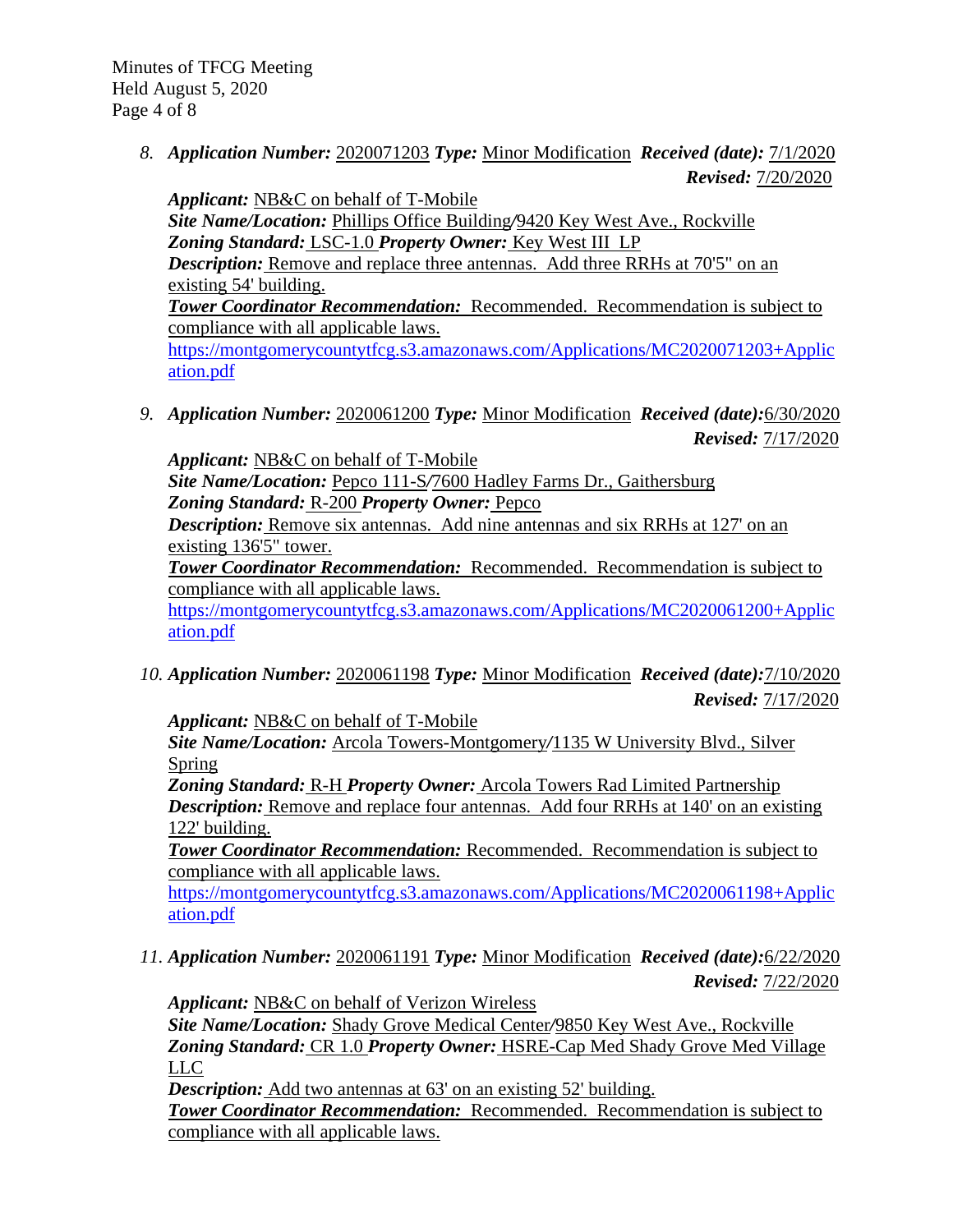[https://montgomerycountytfcg.s3.amazonaws.com/Applications/MC2020061191+Applic](https://montgomerycountytfcg.s3.amazonaws.com/Applications/MC2020061191+Application.pdf) [ation.pdf](https://montgomerycountytfcg.s3.amazonaws.com/Applications/MC2020061191+Application.pdf)

*12. Application Number:* 2020071212 *Type:* Minor Modification *Received (date):*7/13/2020 *Revised:* 7/22/2020

*Applicant:* Sitelink Wireless on behalf of T-Mobile *Site Name/Location:* Continental Plaza*/*7101 Wisconsin Ave., Bethesda *Zoning Standard:* CR-3.0 *Property Owner:* 7101 Wisconsin Owner LLC *Description:* Remove two antennas. Add three antennas and three RRHs at 155' on an existing 143' building. *Tower Coordinator Recommendation:* Recommended. Recommendation is subject to compliance with all applicable laws. [https://montgomerycountytfcg.s3.amazonaws.com/Applications/MC2020071212+Applic](https://montgomerycountytfcg.s3.amazonaws.com/Applications/MC2020071212+Application.pdf) [ation.pdf](https://montgomerycountytfcg.s3.amazonaws.com/Applications/MC2020071212+Application.pdf)

*13. Application Number:* 2020071216 *Type:* Minor Modification *Received (date):*7/17/2020 *Revised:* 7/22/2020

*Applicant:* Sitelink Wireless on behalf of T-Mobile *Site Name/Location:* Renaissance Plaza Apts*/*14000 Castle Blvd., Silver Spring *Zoning Standard:* R-H *Property Owner:* Renaissance Plaza Condo *Description:* Remove two antennas and one RRH. Add three antennas and three RRHs at 120' on an existing 113' building.

*Tower Coordinator Recommendation:* Recommended. Recommendation is subject to compliance with all applicable laws.

[https://montgomerycountytfcg.s3.amazonaws.com/Applications/MC2020071216+Applic](https://montgomerycountytfcg.s3.amazonaws.com/Applications/MC2020071216+Application.pdf) [ation.pdf](https://montgomerycountytfcg.s3.amazonaws.com/Applications/MC2020071216+Application.pdf)

*14. Application Number:* 2020061173 *Type:* Minor Modification *Received (date):* 6/4/2020 *Revised:* 7/24/2020

*Applicant:* Crown Castle on behalf of Verizon Wireless *Site Name/Location:* Lloyd Property*/*21410 Beallsville Rd., Dickerson *Zoning Standard:* AR *Property Owner:* Lloyd Max T ET AL

*Description:* Remove three antennas and three RRHs. Add six antennas and six RRHs at 118' on an existing 138'5" monopole.

*Tower Coordinator Recommendation:* Recommended. Recommendation is subject to compliance with all applicable laws.

[https://montgomerycountytfcg.s3.amazonaws.com/Applications/MC2020061173+Applic](https://montgomerycountytfcg.s3.amazonaws.com/Applications/MC2020061173+Application.pdf) [ation.pdf](https://montgomerycountytfcg.s3.amazonaws.com/Applications/MC2020061173+Application.pdf)

*15. Application Number:* 2020061195 *Type:* Minor Modification *Received (date):*7/13/2020 *Revised:* 7/27/2020

*Applicant:* Sitelink Wireless on behalf of T-Mobile *Site Name/Location:* Writ Building*/*10400 Connecticut Ave,., Kensington *Zoning Standard:* CRT-2.5 *Property Owner:* Knowles Associates *Description:* Add three antennas and three RRHs at 81' on an existing 68' building. *Tower Coordinator Recommendation:* Recommended. Recommendation is subject to compliance with all applicable laws.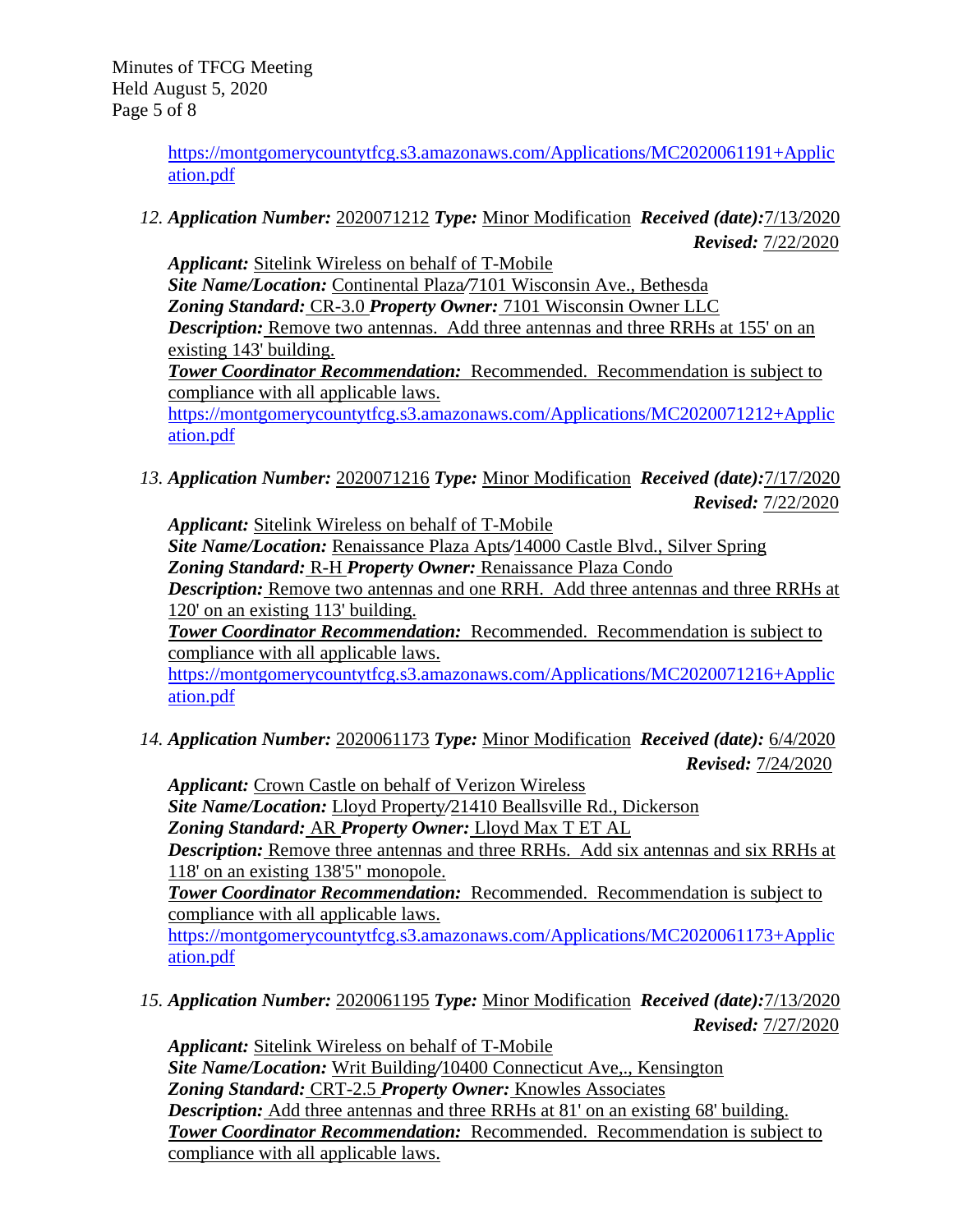[https://montgomerycountytfcg.s3.amazonaws.com/Applications/MC2020061195+Applic](https://montgomerycountytfcg.s3.amazonaws.com/Applications/MC2020061195+Application.pdf) [ation.pdf](https://montgomerycountytfcg.s3.amazonaws.com/Applications/MC2020061195+Application.pdf)

*16. Application Number:* 2020071210 *Type:* Minor Modification *Received (date):*7/13/2020 *Revised:* 7/24/2020

*Applicant:* Sitelink Wireless on behalf of T-Mobile *Site Name/Location:* 962 Wayne Ave*/*962 Wayne Ave., Silver Spring *Zoning Standard:* CR-5.0 *Property Owner:* Bsrep II MD Office Wayne LLC *Description:* Remove nine antennas and nine RRHs. Add nine antennas and three RRHs at 110' on an existing 84' building. *Tower Coordinator Recommendation:* Recommended. Recommendation is subject to compliance with all applicable laws. [https://montgomerycountytfcg.s3.amazonaws.com/Applications/MC2020071210+Applic](https://montgomerycountytfcg.s3.amazonaws.com/Applications/MC2020071210+Application.pdf) [ation.pdf](https://montgomerycountytfcg.s3.amazonaws.com/Applications/MC2020071210+Application.pdf)

*17. Application Number:* 2020071213 *Type:* Minor Modification *Received (date):*7/15/2020 *Revised:* 7/27/2020

*Applicant:* Smartlink Group on behalf of AT&T Wireless

*Site Name/Location:* Cabin John Water Tank*/*7806A Tomlinson Terrace., Cabin John *Zoning Standard:* R-200 *Property Owner:* WSSC

*Description:* Remove and replace three antennas. Add three RRHs at 111' on an existing 135' water tank.

**Tower Coordinator Recommendation:** Recommended on condition the applicant provides written approval from WSSC at the time of permitting. Recommendation is subject to compliance with all applicable laws.

[https://montgomerycountytfcg.s3.amazonaws.com/Applications/MC2020071213+Applic](https://montgomerycountytfcg.s3.amazonaws.com/Applications/MC2020071213+Application.pdf) [ation.pdf](https://montgomerycountytfcg.s3.amazonaws.com/Applications/MC2020071213+Application.pdf)

*18. Application Number:* 2020071219 *Type:* Minor Modification *Received (date):*7/21/2020 *Revised:* 7/27/2020

*Applicant:* Smartlink Group on behalf of T-Mobile *Site Name/Location:* Adventist Hospital*/*7600 Carroll Ave., Takoma Park *Zoning Standard:* R-60 *Property Owner:* Adventist Health Care Mid-Atl **Description:** Remove and replace six antennas and three RRHs. Add three RRHs at 111' on an existing 82' building. *Tower Coordinator Recommendation:* Recommended. Recommendation is subject to

compliance with all applicable laws.

[https://montgomerycountytfcg.s3.amazonaws.com/Applications/MC2020071219+Applic](https://montgomerycountytfcg.s3.amazonaws.com/Applications/MC2020071219+Application.pdf) [ation.pdf](https://montgomerycountytfcg.s3.amazonaws.com/Applications/MC2020071219+Application.pdf)

*19. Application Number:* 2020071220 *Type:* Minor Modification *Received (date):*7/21/2020 *Revised:* 7/27/2020 *Revised:* 7/28/2020

*Applicant:* Smartlink Group on behalf of T-Mobile *Site Name/Location:* Parkside Plaza*/*9039 Sligo Creek Pkwy., Silver Spring *Zoning Standard:* R-10 *Property Owner:* Parkside Plaza Condo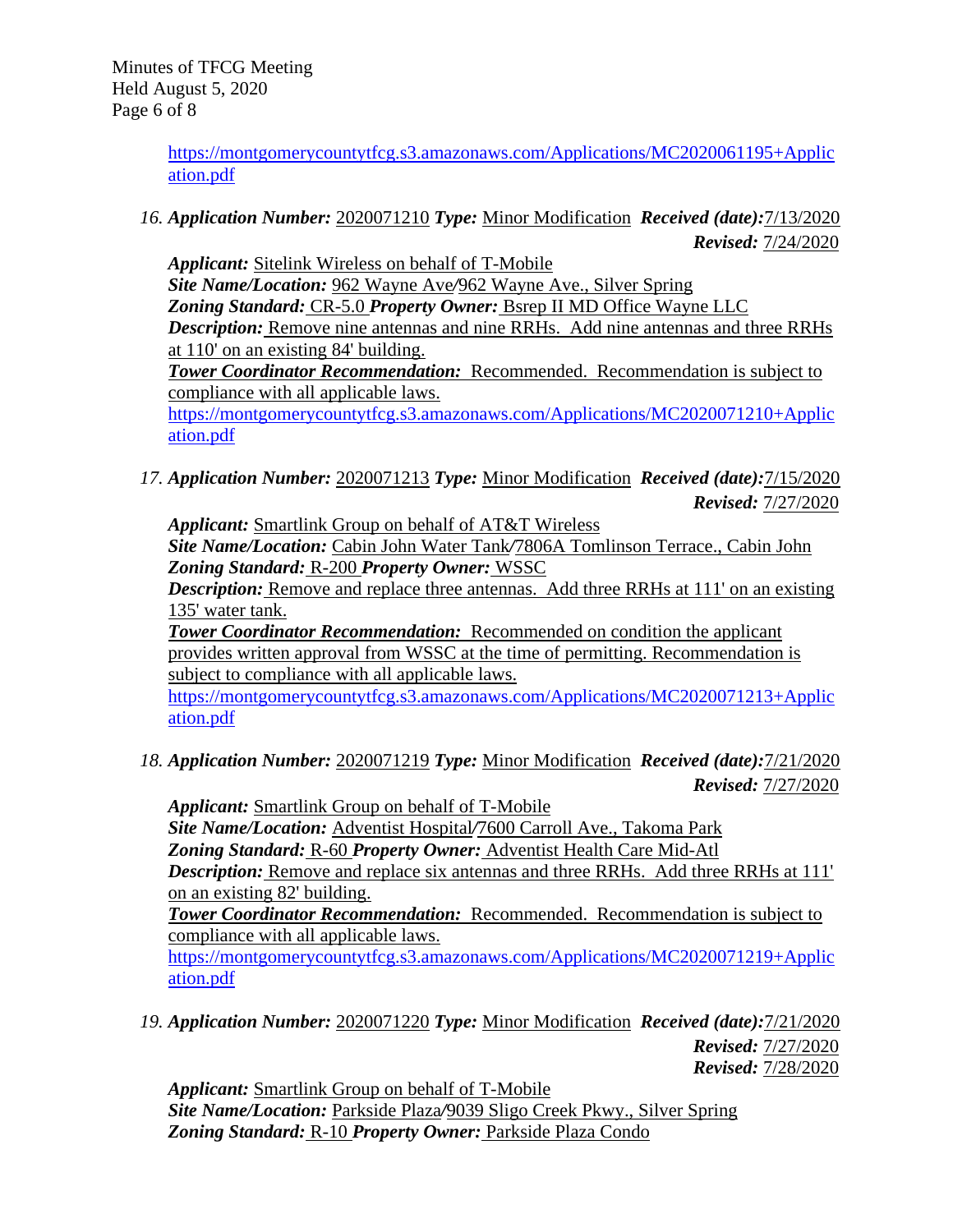Minutes of TFCG Meeting Held August 5, 2020 Page 7 of 8

> **Description:** Remove six antennas and three RRHs. Add six antennas and six RRHs at 168'/179' on an existing 162' building.

> *Tower Coordinator Recommendation:* Recommended. Recommendation is subject to compliance with all applicable laws.

[https://montgomerycountytfcg.s3.amazonaws.com/Applications/MC2020071220+Applic](https://montgomerycountytfcg.s3.amazonaws.com/Applications/MC2020071220+Application.pdf) [ation.pdf](https://montgomerycountytfcg.s3.amazonaws.com/Applications/MC2020071220+Application.pdf)

*20. Application Number:* 2020071211 *Type:* Minor Modification *Received (date):*7/13/2020 *Revised:* 7/28/2020

*Applicant:* Sitelink Wireless on behalf of T-Mobile

*Site Name/Location:* Cabin John Water Tank*/*7806A Tomlilnson Terrace., Cabin John *Zoning Standard:* R-200 *Property Owner:* WSSC

*Description:* Remove two antennas and one RRH. Add three antennas and three RRHs at 105' on an existing 124' water tank.

**Tower Coordinator Recommendation:** Recommended on condition the applicant provides written approval from WSSC at the time of permitting. Recommendation is subject to compliance with all applicable laws.

[https://montgomerycountytfcg.s3.amazonaws.com/Applications/MC2020071211+Applic](https://montgomerycountytfcg.s3.amazonaws.com/Applications/MC2020071211+Application.pdf) [ation.pdf](https://montgomerycountytfcg.s3.amazonaws.com/Applications/MC2020071211+Application.pdf)

*21. Application Number:* 2020071221 *Type:* Minor Modification *Received (date):*7/21/2020 *Revised:* 7/27/2020 *Revised:* 7/28/2020 *Revised:* 7/29/2020

*Applicant:* Smartlink Group on behalf of T-Mobile

*Site Name/Location:* Crossroads Building*/*7676 New Hampshire., Takoma Park *Zoning Standard:* CRT-2.5 *Property Owner:* 7676 New Hampshire L.P. *Description:* Add three antennas and four RRHs at 59' on an existing 50' building. *Tower Coordinator Recommendation:* Recommended. Recommendation is subject to compliance with all applicable laws.

[https://montgomerycountytfcg.s3.amazonaws.com/Applications/MC2020071221+Applic](https://montgomerycountytfcg.s3.amazonaws.com/Applications/MC2020071221+Application.pdf) [ation.pdf](https://montgomerycountytfcg.s3.amazonaws.com/Applications/MC2020071221+Application.pdf)

*22. Application Number:* 2020061197 *Type:* Minor Modification *Received (date):*6/29/2020 *Revised:* 7/7/2020 *Revised:* 7/29/2020

*Applicant:* NB&C on behalf of T-Mobile

*Site Name/Location:* Pepco 106-N*/*East Village Ave @ Doubleland Rd., Gaithersburg *Zoning Standard:* R-200 *Property Owner:* Pepco

*Description:* Remove six antennas. Add nine antennas and six RRHs at 121' on an existing 129' tower.

*Tower Coordinator Recommendation:* Recommended. Recommendation is subject to compliance with all applicable laws.

[https://montgomerycountytfcg.s3.amazonaws.com/Applications/MC2020061197+Applic](https://montgomerycountytfcg.s3.amazonaws.com/Applications/MC2020061197+Application.pdf) [ation.pdf](https://montgomerycountytfcg.s3.amazonaws.com/Applications/MC2020061197+Application.pdf)